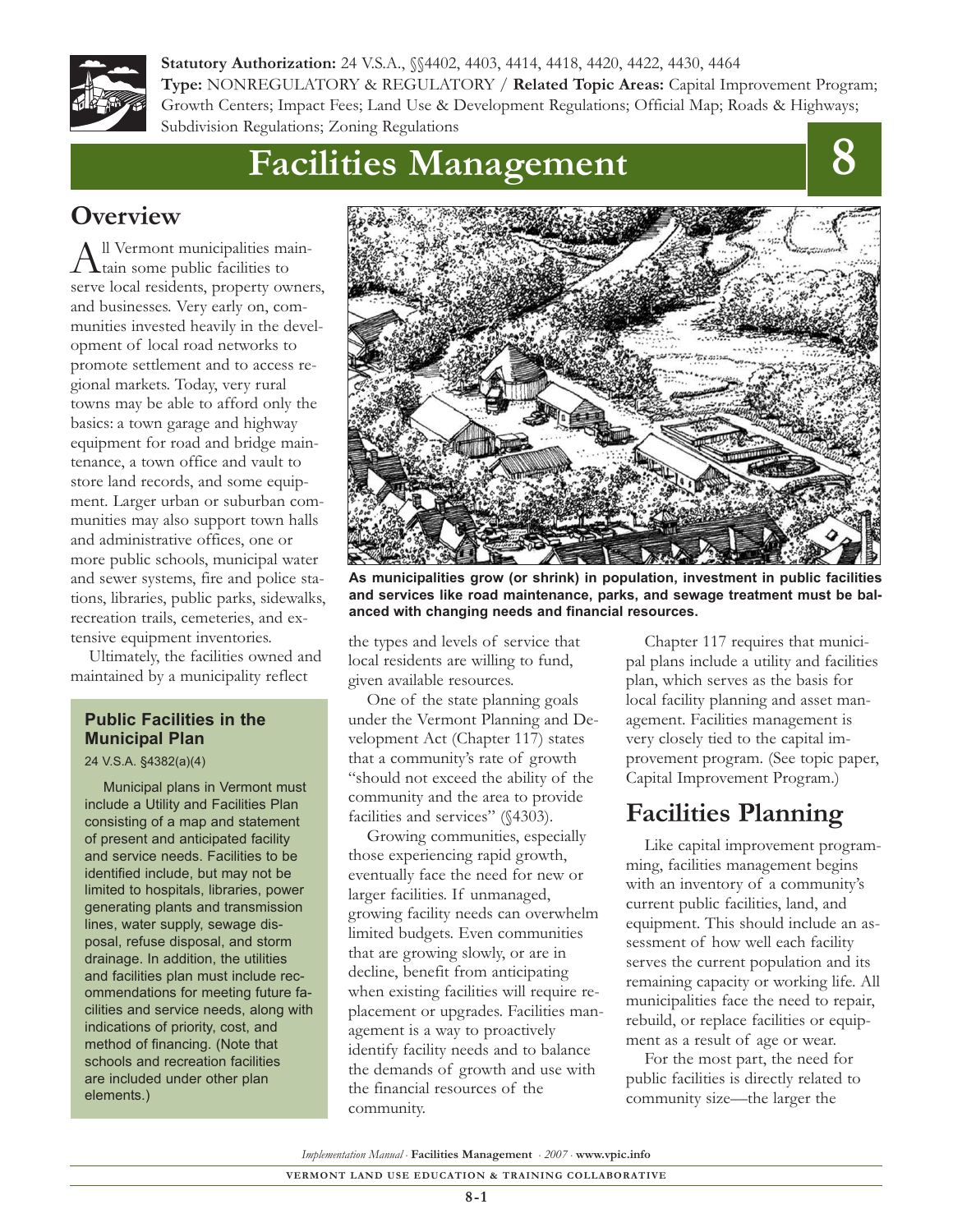population, the more children there will be in school and the more demand there will be for libraries, parks and trails. Some facilities, such as central water or sewage treatment systems, become necessary when a community reaches a certain size or density. Once that happens, the availability of the service may itself generate additional growth and development, which results in the need for more system capacity.

Effective facilities planning and management relies on accepted forecasts of future growth—presumably based in part on the municipal plan. Projections are often addressed in more detail in the development of individual facility plans. Many larger facilities, such as water and sewer system upgrades and major road projects, have planning horizons of twenty years or more. If detailed growth projections developed for such facilities vary significantly from those presented in the plan, it may be necessary to reconcile these through a

#### **Cost of Services Studies**

Studies can be made to evaluate the cost to the community of servicing different types of land use to provide baseline information for facility and land use planning. Such studies often show that open space is the most cost-effective use of land, since undeveloped land generates more in tax revenues than it requires in infrastructure, services and long-term maintenance. Development requires more infrastructure and services and, as a result, typically results in higher taxes, but it also provides needed housing, employment, goods, and services. Williston, Stowe, and Cambridge have completed cost-of-service studies in recent years.

plan amendment that incorporates updated projections and related facility and growth management policies and recommendations.

A regional perspective is also important if the community serves as a regional commercial or employment

center or shares facilities with other municipalities. Variations in daily or seasonal demand are also critical factors; the demand for facilities and services may increase significantly during peak periods.

Translating increasing demand for public services into the need for public facilities can be difficult. In the simplest case, it is possible to find published service ratios that link population to the need for specific facilities. Examples include ratios calling for *x* acres of developed park land per 1,000 persons, or *y* square feet of town office space per 1,000 persons. Similar ratios are available for other public services, such as the number of gallons per day of sewage treatment capacity for each dwelling unit, bedroom, or 1,000 square feet of office space.

While there are various sources for such ratios, including the state for facilities in which state standards or funding are involved, the ratios should be tested locally based on existing



*Implementation Manual* • **Facilities Management** • *2007* • **www.vpic.info**

**VERMONT LAND USE EDUCATION & TRAINING COLLABORATIVE**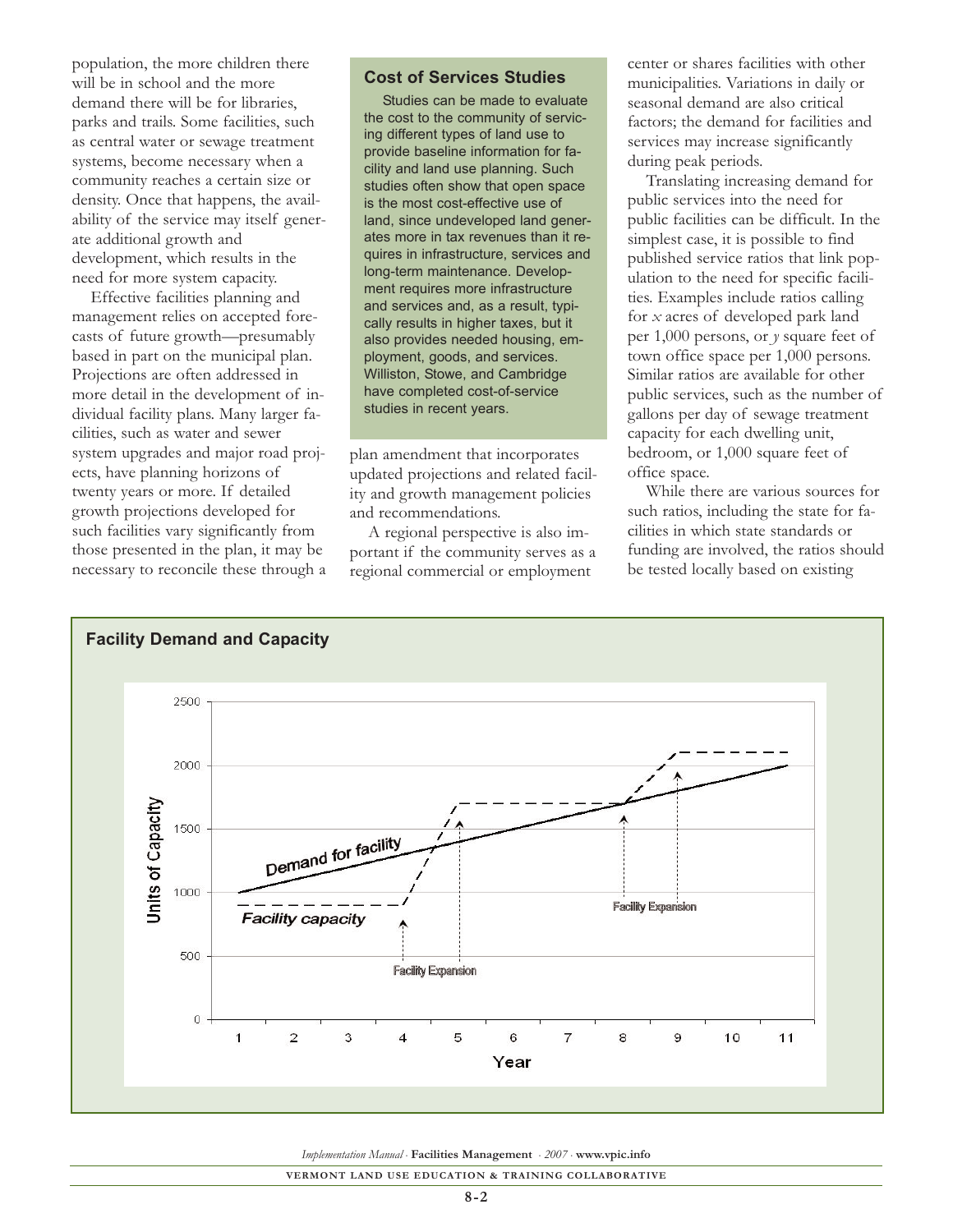conditions and modified as needed.

Population growth is generally fairly steady over the long run of a decade or two, and as a result, the increase in demand for facilities will also increase steadily. Public facilities, however, are typically built in large blocks of capacity. It's not practical to build 75 square feet of municipal office space, classroom space for five students, or 10 percent of a tennis court. Thus, while demand generally increases steadily upward, capacity grows in steps as shown in the graph below.

Facility planning seeks to establish a balance between excess demand and excess capacity. Building an expansion early, for example, results in less overcrowding, but also a longer period of time in which the community is paying for excess capacity. Later construction results in tighter demand or overcrowding, but less long-term excess capacity. Some facilities (for example, parks) can accommodate moderate overcrowding, while others

#### **GASB 34**

In 1999, the Government Accounting Service Board issued Statement 34 (generally referred to as GASB 34), which mandated significant changes in financial reporting requirements for state and local governments. GASB 34, in particular, now requires that municipalities and school districts inventory and evaluate their fixed capital assets including their value, condition, how they're being depreciated (or used up), and estimates of their useful lives—in order to publicly document that long-term community assets are being responsibly managed. GASB 34, in effect, requires local capital asset management programs. More information about GASB 34 is available from the Vermont State Auditor (www.vt.state.us/sao/), the Vermont League of Cities and Towns (www.vlct.org), and the Government Accounting Service Board (www.gasb.org).

#### **Customizing Service Ratios**

A municipality may find a published service ratio that suggests, say, 1,000 square feet of municipal office space per 1,000 persons. If the town expects to grow from 2,000 to 3,500 persons over the coming twenty years, it would need 3,500 square feet of office space by the end of that time. Analysis may show that at the present time the town has 1,700 square feet of office space and is functioning very well. The current service ratio is 850 square feet per 1,000 persons. The town could choose to continue the existing service ratio and plan for a total of 2,975 square feet of office space to meet the twenty-year need.

(for example, sewage treatment systems) have a less flexible or fixed capacity that limits development once the capacity is reached.

Growth projections, service ratios, and cost estimates provide the basis for the development of facility plans that conform to municipal plan goals, objectives, and recommendations. Facility plans, in turn, provide input for capital programming to schedule and finance public investments. (For more information on capital budgets and programs, see the related topic paper.)

# **Facilities Management**

Facility plans document increasing demand in relation to existing capacity, the need for and timing of expansions or replacements, and associated costs. Facility management techniques can then be used to put plans into effect. Facilities management involves three factors:

- *concurrency/phasing*, ensuring that facility capacity is available when it is needed—thereby maintaining the balance between demand and available capacity;
- *capacity allocation*, ensuring that available capacity serves the community as planned, before expansions or re-

placements are needed; and

• *fiscal considerations*, balancing the cost of new facilities against the municipality's ability to pay for them.

**Concurrency and Phasing Requirements.** Concurrency can be addressed under local land use regulations by requiring that facilities serving a proposed development be installed before permits for subsequent development are issued, or that development be phased in as additional capacity or facilities become available. For example, a developer may be required to install roads and water and sewer lines prior to or concurrently with the construction of their development, thus guaranteeing that capacity will be available as needed. In other cases, such as for water or sewer service, communities can require a formal allocation of available capacity before the proposed development can be approved or permitted.

Chapter 117 specifically enables municipalities to require the phasing of development in relation to an adopted capital improvement program (§4422). It also authorizes the local legislative body to enter into development agreements that more specifically govern the timing, financing, and coordination of private and public facilities and improvements, in accordance with the terms of development

#### **Adequate Public Facilities for New Development** 24 V.S.A. §4422

Chapter 117 specifically authorizes municipalities, under their zoning and subdivision regulations, to require that development be phased or limited to avoid or mitigate undue adverse impacts on existing or planned community facilities or services. Regulations may limit or phase development based on the timing of construction, or the implementation of necessary public facilities and services, in conformance with an adopted capital budget and program.

*Implementation Manual* • **Facilities Management** • *2007* • **www.vpic.info**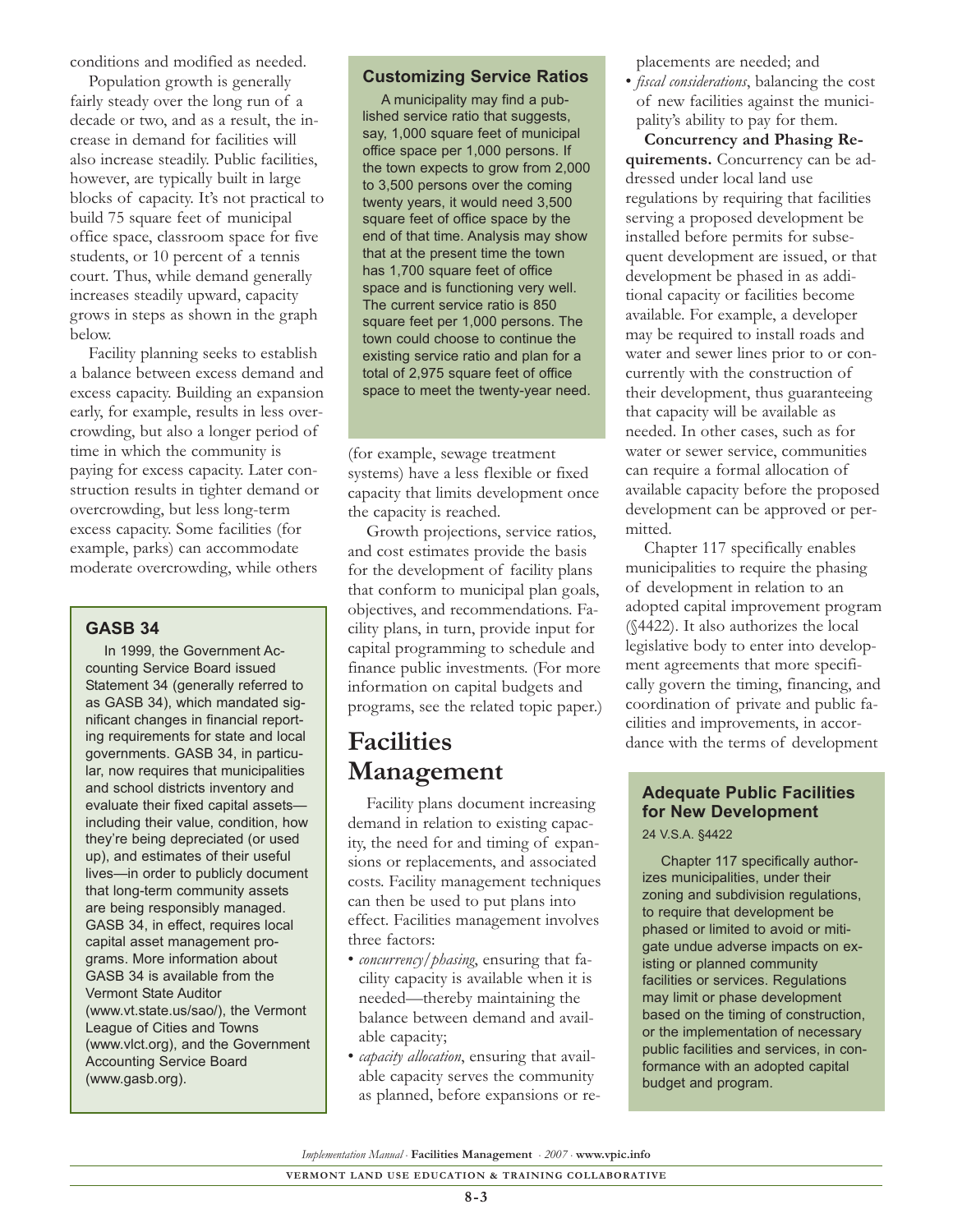#### **Coordinated Growth Management Programs**

Some communities, such as Williston, have developed coordinated growth management programs that tie both allocation ordinances and phasing requirements to anticipated growth and facility plans. Allocation and phasing requirements are used jointly to limit the amount of new development that is permitted each year. To be effective, phasing requirements under local regulations must be consistent with the allocation of capacity under the allocation ordinance, and both must conform to the adopted municipal plan and the capital improvement program.

approval and applicable local regulations (§4464).

**Allocation Ordinances.** The municipality can also take steps to ensure that existing capacity is not consumed faster than planned. This is particularly important for facilities, such as schools and sewage plants, that are costly to build and are constructed in large blocks for long-term capacity. Allocation ordinances that incrementally allocate reserve capacity or permits can be used to manage the rate at which available capacity is used.

For example, under a sewer allocation ordinance, sewer capacity must be granted by the legislative body for a proposed development before the development can be approved by the planning commission, zoning, or development review board. Allocation ordinances are also used to encourage development in geographically delineated service areas (for example, designated growth centers) by prohibiting the extension of water or sewer lines outside service areas. This can reduce sprawl, leapfrog development, and other inefficient patterns of land use.

**Fiscal Impact Analysis.** New development results in both costs and revenues to local government. An increasing number of communities are

requiring, under their land use regulations, that developers of large projects, such as big box stores, provide an analysis of the project's fiscal impacts to determine whether the public costs of needed services and improvements outweigh the benefits in tax revenues to the community.

There are a number of standard methods available for determining fiscal impacts, ranging from individual case studies to per capita multipliers. There are two basic approaches: *average costing* and *marginal costing*. Average costing, the simpler and most commonly used approach, assigns costs to new development based on the average cost per unit to service existing development. This assumes that average costs will remain stable over time and does not take into account excess or deficient capacity. Marginal costing relies more heavily on an analysis of service supply and demand and recognizes excesses or deficiencies in existing capacity.

Most important, the assumptions and methods used to determine fiscal impacts will direct the final results. It's important to remember that fiscal impacts are project specific and will vary with the type and location of development, the types of community services needed, existing service capacities, and local policies.

**Act 250 Review.** Municipalities are authorized under Chapter 117 to adopt state Act 250 criteria in local land use regulations, such as in addi-

#### **Fiscal Impact Calculations**

The Vermont League of Cities and Towns, in association with the Vermont Natural Resources Council, has published *The Land-Use Property Tax Connection* (2002), which includes information and work sheets for evaluating both the shortand long-term fiscal impacts of development. Though intended primarily as a planning tool—similar to cost-of-community-services studies—it shows how the fiscal impacts of development can be calculated.

tion to other conditional use or subdivision review criteria. Municipalities also have standing and can participate in state Act 250 review proceedings, which require the determination of a project's impact on roads and municipal and educational facilities and project conformance with local and regional plans. This may include an evaluation of the fiscal impacts of a proposed development on the host and neighboring communities.

Municipalities that have a development review board, have adopted both zoning and subdivision regulations or unified bylaws and hold hearings under the Municipal Administrative Procedures Act (MAPA) are also authorized to conduct more formal local Act 250 reviews, as specified in their regulations (§4420). Under local Act 250 reviews, an applicant must demonstrate to the development review board that a project conforms to the municipal plan and will not cause an unreasonable burden on the ability of the municipality to provide educational, municipal, or governmental services. Board determinations are then given weight, as rebuttable presumptions, by the district environmental commission in their review of the project.

# **Facilities Financing**

Economies of scale are important. Many public facilities, as noted above, are too large or expensive for smaller communities to afford on their own. Examples include schools, public safety departments, and solid waste disposal, water supply, and sewage treatment facilities. In certain cases, it may be possible to share facilities among municipalities through the creation of joint (union municipal) districts or formal intermunicipal agreements. For example, school districts often include more than one community. Williston, Essex, and Essex Junction jointly constructed a sewage treatment plan that serves portions of all three municipalities.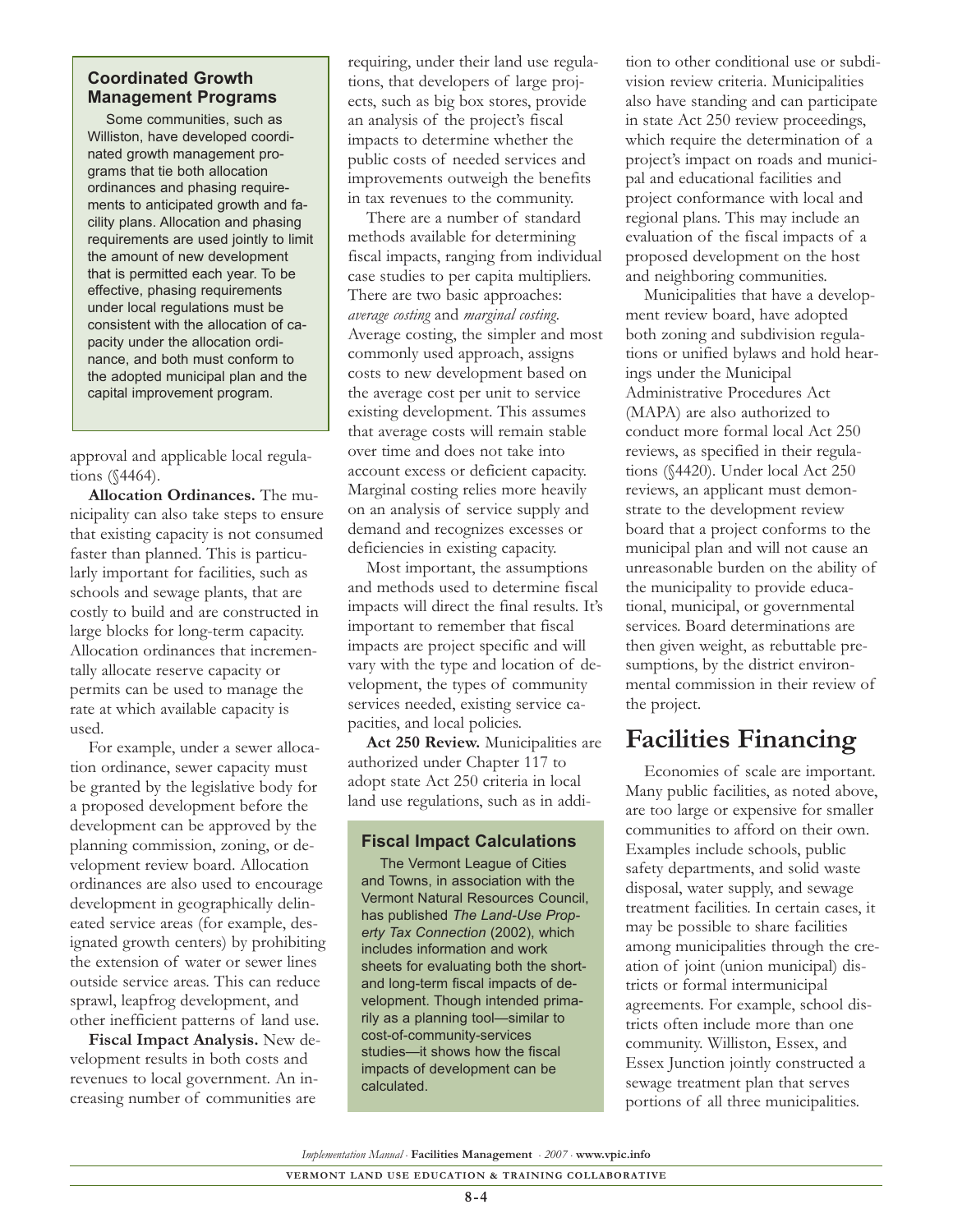Such cooperative arrangements can make facilities available that would otherwise be cost prohibitive to small communities.

Public facilities are expensive. Outside funding may be available, but municipalities must often borrow money to construct needed facilities. The typical approach is to sell bonds to construct the facility, and then pay off the bond over an extended period of time, with interest, through local property taxes. There are alternatives!

**Reserve Funds.** Municipalities can establish reserve funds for specific capital purposes. Each year, the municipality deposits money into the fund, which then generates interest. The use of reserve funds can help maintain level tax rates and avoid interest payments. Over time, the fund accumulates sufficient money to cover most, if not all, the costs of the needed facility. If a municipality opts to create a reserve fund, it must be explicit about its intended use. The community must also be conscientious about paying into it regularly and not dipping into it for other purposes.

**Grant and loan programs.** There are several grant and loan programs administered by the state, such as water or sewer loans (Agency of Natural Resources), school construction (Department of Education), community development block grants and downtown program funds (Agency of Commerce and Community Affairs), library grants (Department of Libraries), and various programs administered through the Vermont Agency of Transportation or, in Chittenden County, the Chittenden County Metropolitan Planning Organization. Many state programs, however, impose specific project requirements to qualify, are typically underfunded, and may be highly competitive. Additional federal grant and loan programs also may be available, depending on the type of project and the community in which it's located.

**Construction and Bonding Requirements.** For facilities intended to serve only a proposed development, it makes sense to require that the developer construct the facilities and either dedicate them to the municipality or maintain them indefinitely (for example, through a homeowners' association). A variation is to require a monetary contribution in lieu of constructing the facility. The contribution should cover the municipal costs to construct the facility. Bonding also may be required to ensure that improvements are installed as approved, at no cost to the municipality. These types of requirements should be incorporated and applied under local land use regulations and can be managed and enforced through associated development agreements.

**Impact Fees.** In most cases, a public facility will serve more than a single development. A good example is a school that serves an entire section of town. If the facility is financed by a general obligation bond, it will be paid for by taxes paid by all landowners, not just those that benefit from the facility. In such cases, municipalities may enact impact fee ordinances that transfer a proportionate share of the cost of the facility to new development. Impact fee revenues must be spent on the designated facilities within six years of being collected. (For more information, see topic paper, Impact Fees.)

**Special Assessments.** Municipalities can assess property owners within a designated service area for the cost of installing capital improvements that serve the area. Special assessments are used to pay for public improvements (for example, municipal water or wastewater systems) that serve only a portion of a community and may be apportioned based on a property's listed value, frontage, or added value as a result of the improvements. Special assessments must be approved by municipal voters, or in writing by all property owners, within the proposed assessment area.

**Tax Increment Financing.** Tax increment financing (TIF) is a method used to pay for improvements within a predefined area, or TIF district, that is scheduled for development or rehabilitation. Typically, the municipality sells bonds to initially fund improvements that will support and promote development in the district. The improvements, and subsequent development, raise property values and tax revenues generated within the district. The increment by which taxes have increased is used to pay off the municipal bond, usually over a ten- to twenty-year period.

TIF districts are defined and established by the legislative body, following a warned public hearing and—since the passage of a statewide property tax for education—must be approved by the state if state taxes are

#### **State TIF District Requirements**

Municipalities are authorized by the state to establish TIF districts (24 V.S.A. §§1891–1900). Under related TIF legislation enacted in 2006 (32 V.S.A. §5404a), the use of TIF revenues must be approved by the Vermont Economic Progress Council in accordance with related statutory criteria and procedures.

State approval allows the municipality to apply up to 75 percent of all property taxes collected in association with incremental growth in the tax base to debt repayment, for a period of up to twenty years. TIF districts must promote compact, high-density development and can be used to fund capital improvements in state-designated growth centers; in designated downtown, village, and new town centers; in economically distressed areas; and for the redevelopment or expansion of existing industrial areas.

In addition to local TIF district designation, the municipality must adopt a tax increment financing district plan. All improvements and new development in the district must conform to the municipal and regional plan.

*Implementation Manual* • **Facilities Management** • *2007* • **www.vpic.info**